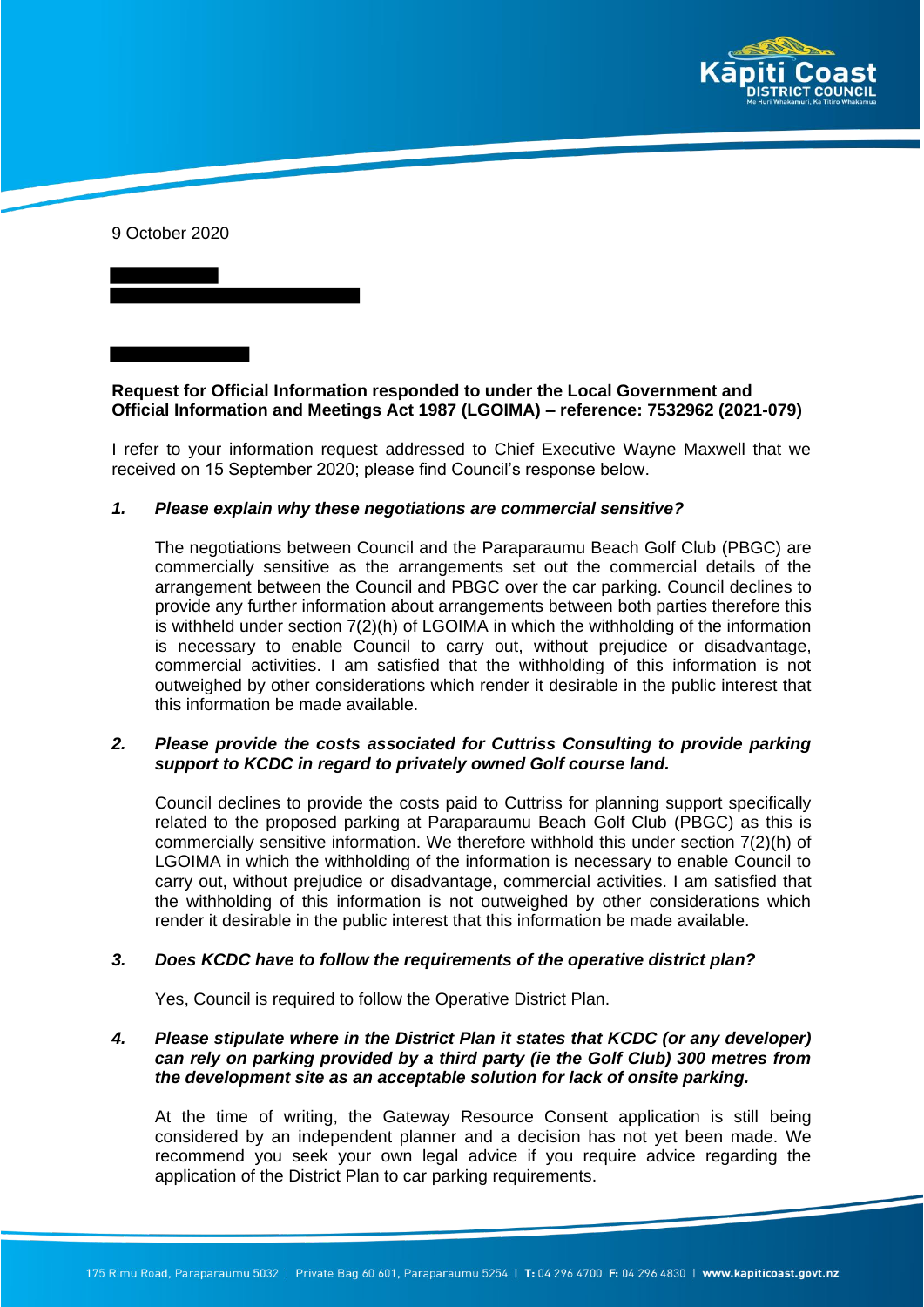*5. Please provide all baseline minimum documentation that I require to get my current clients (developer) Resource Consent approved using the same process KCDC staff are using for the Gateway for offsite parking on private land.*

Please refer to the response for question 4.

*6. Is a letter of understanding enough to achieve Resource Consent approval.? (when considering the need for adequate onsite parking cannot be met and the reliance of a third party* 

Please refer to the response for question 4.

*7. Is it acceptable to the KCDC resource consent team to bolster the shortfall in carparking by using a third-party property?*

Please refer to the response for question 4.

*8. Would a letter of understanding be acceptable to receive resource consent approval? (on the issue of satisfying the parking requirements)*

Please refer to the response for question 4.

*9. Would a formal contract be acceptable to receive resource consent approval? (on the issue of satisfying the parking requirements)*

Please refer to the response for question 4.

*10. Would the private Golf course land be designated as user pays public parking in perpetuity?*

Please refer to the response for question 1.

*11. If not in perpetuity What is an acceptable timeframe that would need to be approved/entered into to allow the parking provision to satisfy the conditions of a resource consent.?*

Please refer to the response for question 4.

*12. Would the golf course be disadvantaged by this arrangement, if they wished to develop their land in the future.?*

It is not our intention to disadvantage any party by this proposal. We recommend that this question be directed to the PBGC.

## *13. Is a precedence being set by such an arrangement being acceptable to council, to allow future private developments in Kapiti to benefit from the same flexible parking provisions.?*

Please refer to the response for question 4.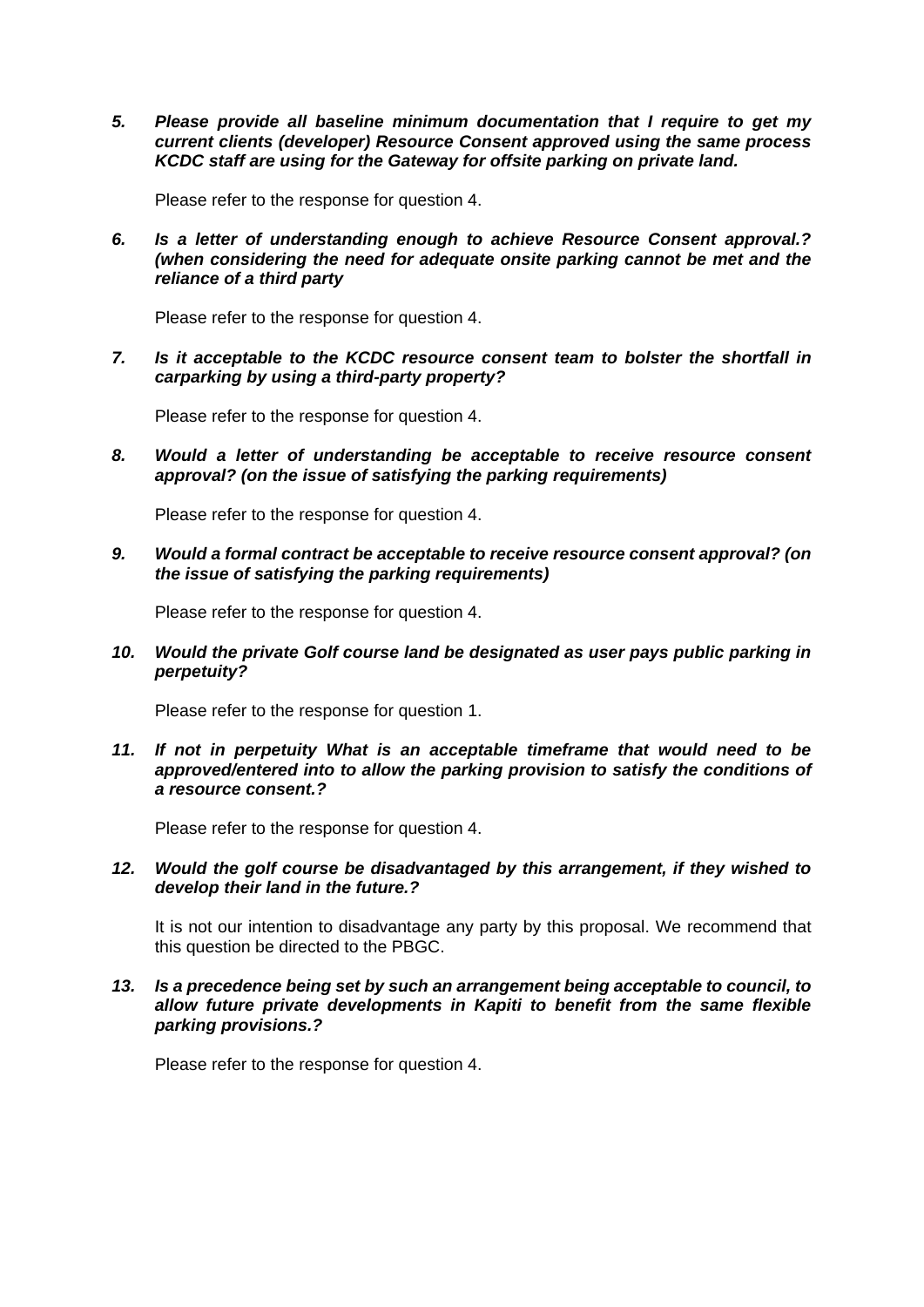*14. Please provide the fee proposal accepted by KCDC for all work undertaken by Cuttriss Consulting to do survey work on private golf course land. If you cannot provide this due to contractual obligations. please provide the terms of the confidentiality agreement undertaken and agreed by both parties.*

Please refer to the response for question 2.

*15. Is KCDC paying for any further work on the golf course land? I will be asking the Ombudsman for clarity on whether you can reasonably withhold this information from the rate payers. I believe there is NO commercial sensitivity this arrangement. You have moved into a realm around a user pays replacement carpark, having removed existing, free to use, community owned carparks.*

Council has not yet made a decision regarding the project.

As detailed in our response to question 1 above, Council declines to provide cost information as we regard this as commercially sensitive and it is subject to a confidentiality obligation.

- *16. Please provide All emails between Janice Hill and Wayne Maxwell regarding the Gateway between 1st April 2020 and 10th August 2020, if you feel this is too much work please provide a quote/fee proposal that I can forward onto the Ombudsman with my other questions and queries. You have used the excuse that there is a vast amount of work to do to provide all emails however I believe you can provide this information if only for transparency. and*
- *17. Please provide All emails between Janice Hill and James Jefferson regarding the Gateway between 1st April 2020 and 10th August 2020, again if you feel this is too much work please provide a quote/ fee proposal that I can forward onto the Ombudsman with my other questions and queries. and*
- *18. Please provide All emails between Janice Hill and Darryn Grant regarding the Gateway between 1st April 2020 and 10th August 2020, again if you feel this is too much work please provide a quote/fee proposal.*

Staff have already spent a considerable amount of time in assessing, collating and responding to this and other requests from you relating to the Gateway. Staff have considered the work that will be involved in collating the information to answer your questions 16 to 18 and have estimated that it will take approximately 18 hours to complete the work required.

As Council staff would have to spend a substantial amount of time collating and assessing records I refuse your request under section 17(f) of the Act as the information requested cannot be made available without substantial collation or research.

We have considered whether we would be able to respond to your request given extra time, or the ability to charge for the information requested. We have concluded that, in either case, the Council's ability to undertake its day to day work would be significantly impacted.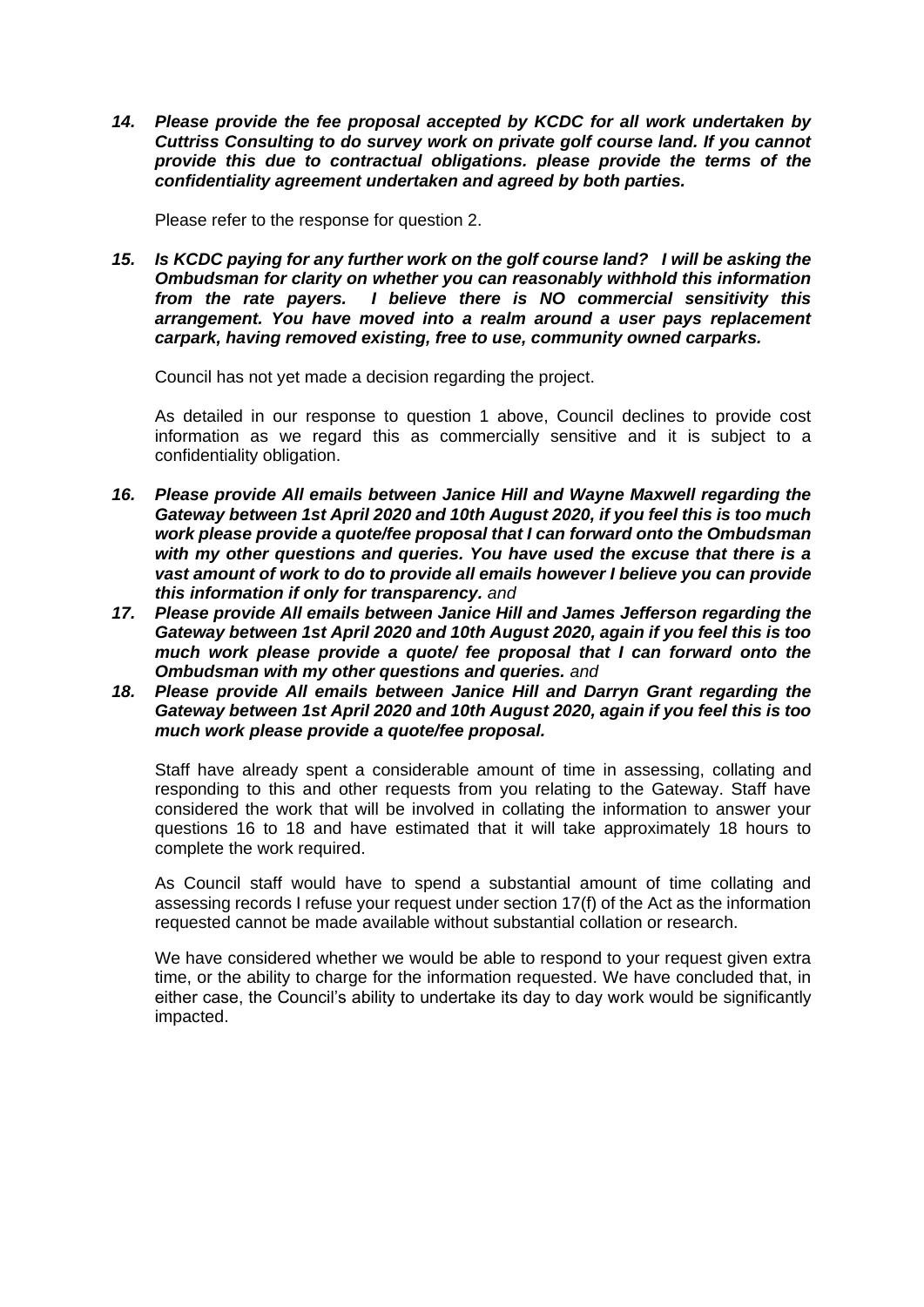*19. I requested all costings in my previous OIA for the Gateway Resource Consent and supporting consultants, lawyers, Geotech engineers etc ie ALL consultants and ALL charges. Your answer was to direct me to your KCDC website. This is Woefully out of date as the figure of \$250,000 was quoted by Alison Law at the 28th May council meeting. Due to the poor quality of the Resource Consent, a massive amount of work has been undertaken since 28th May, and this needs to be included in your response. As a Rate Payer I wish to know exactly how much money (ALL EXPENDITURE) has been spent on this Gateway resource consent application including up to today. I am sure the elected councillors would be interested how much KCDC management have spent even before they vote weather to move forward or not. Perhaps management will argue that a vast amount has already been spent so it must be pursued at any cost. I find it Interesting that you query the time and expenditure to delivery my OIA requests but are happy to pour tens of thousands dollars into this gateway consent without consulting the community that has to foot the bill.*

The total amount coded to the Gateway resource consent application (including specialists, internal charges (time), fees and consent development) up to 30 Sept 2020 is \$206,357.

*20. Staff had mentioned at a council meeting they were keeping a record of nonbillable staff hours spent on the gateway project. Please provide the number of staff hours that has been spent on the Gateway project to date.*

From February to September 2020, 840 hours have been coded to the project.

## *21. Please provide all cost estimates for the upgrading of footpaths, road crossings*  and signage between the proposed gateway and the user pay golf club parking *area.*

There is already a safe route with road crossings, and a recently installed shared path with pedestrian shelters. It has not yet been determined if any changes are required to the current pedestrian route therefore there are no cost estimates available. Therefore we must decline your request for cost estimates under section 17(e) of LGOIMA as the information does not exist.

# *22. Is this footpath and road crossing work going to be funded by KCDC? ie ratepayers*

Please refer to the response for question 21.

*23. In my previous OIA I had one word misspelt and you chose to respond with "Council does not understand what back check means" I find this disingenuous and typical of KCDC disregard for transparency. A simple phone call or email could have addressed this. So to repeat my question - Have you been advised by DOC that the bio-security portion of the building relating to bio-security checks / BAG checks can only be used for the purpose of BIO Security?*

Yes.

# *24. Will the toilet allocation within the Bio security portion of the building be solely for the duration of the Bio- security checks?*

The interior layout of the buildings has not yet been finalised.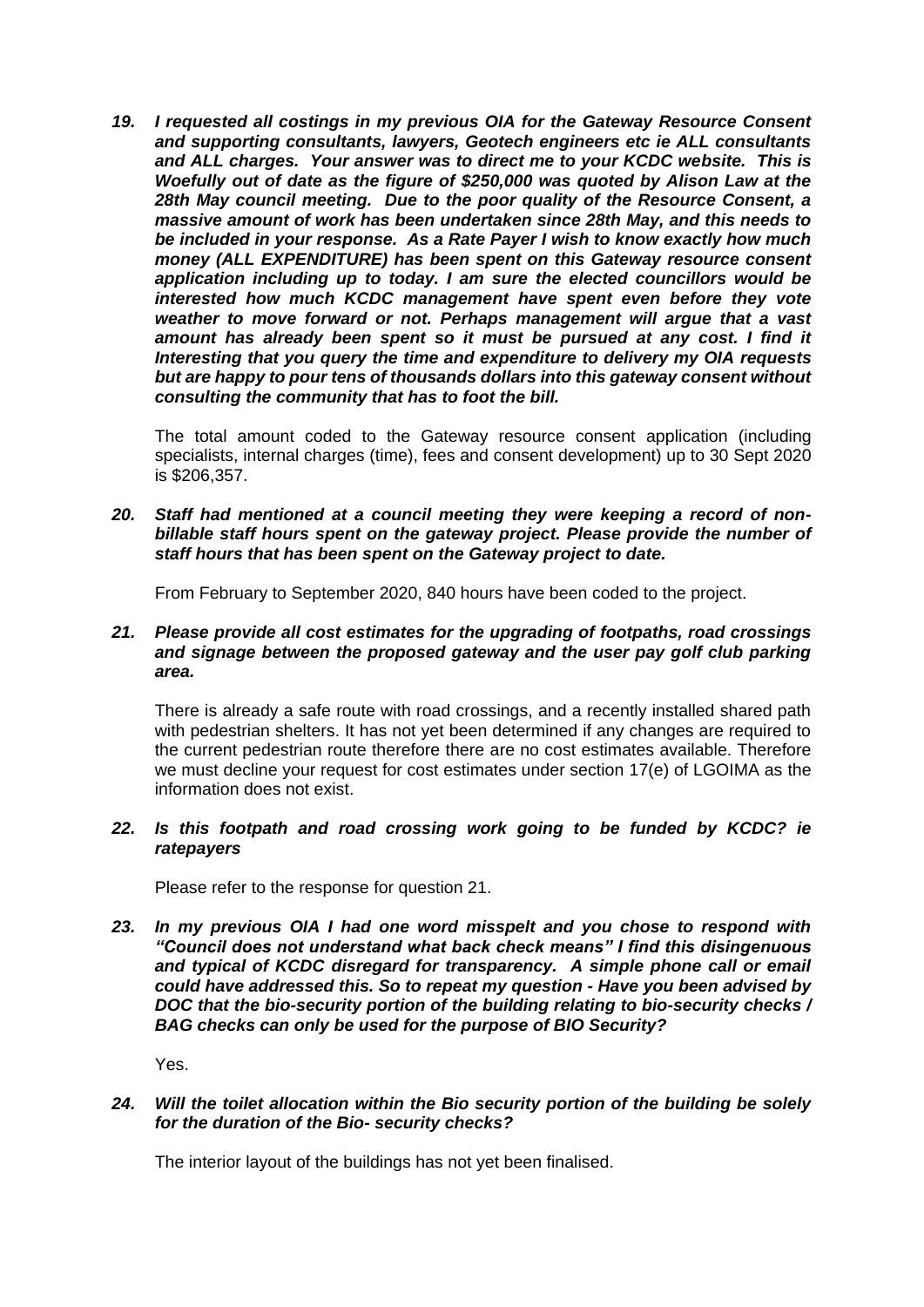#### *25. Will the toilets be available all day for all visitors to the centre?*

Please refer to the response for question 24.

*26. As there is more than one toilet please explain the intended users of the toilets and the corresponding m2 of each toilet.*

Please refer to the response for question 24.

*27. Will the storage areas (as indicated on the architectural plans) be available to all visitors (to the Kapiti Coast) and ratepayers?*

Please refer to the response for question 24.

28. *Will the storage facilities be for the sole purpose of Tour Operators and DOC staff?*

Please refer to the response for question 24.

*29. Does the storage facility (and contents) have the same stringent Bio-security checks placed on it as visitors to the island?*

Please refer to the response for question 24.

*30. On what date did DOC inform KCDC that the Bio-security portion of the building could NOT be used for anything other than Bio-security?* 

On 10<sup>th</sup> March 2020, DOC advised Council that a core principle is "that the quarantine" area is a single use space."

*31. Has KCDC formally asked DOC if the biosecurity portion of the building can be used for other community activities.* 

Please refer to the response for question 29.

*32. Is the larger building of 160sqm, which contains the Bio-security area, available for community functions and activities?*

Please refer to the response for question 24.

*33. If yes, please calculate the square meterage that will benefit the community activities and wider functions outside of DOC and biosecurity functions.*

Please refer to the response for question 24.

*34. Your feedback that* **y***ou obtained from the six neighbouring properties is incorrect and misleading*. *What council representative submitted this information?*

The information was drawn directly from file notes, it has been verified and is correct.

- *35. Is James Jefferson & Darryn Grant aware that Janice Hill used old April 2020 drawing to present to the advisory group on May 19?* and
- *36. Does James Jefferson or Darryn Grant see this as project manipulation and misleading given outdated documents were used for the only advisory group presentation?* and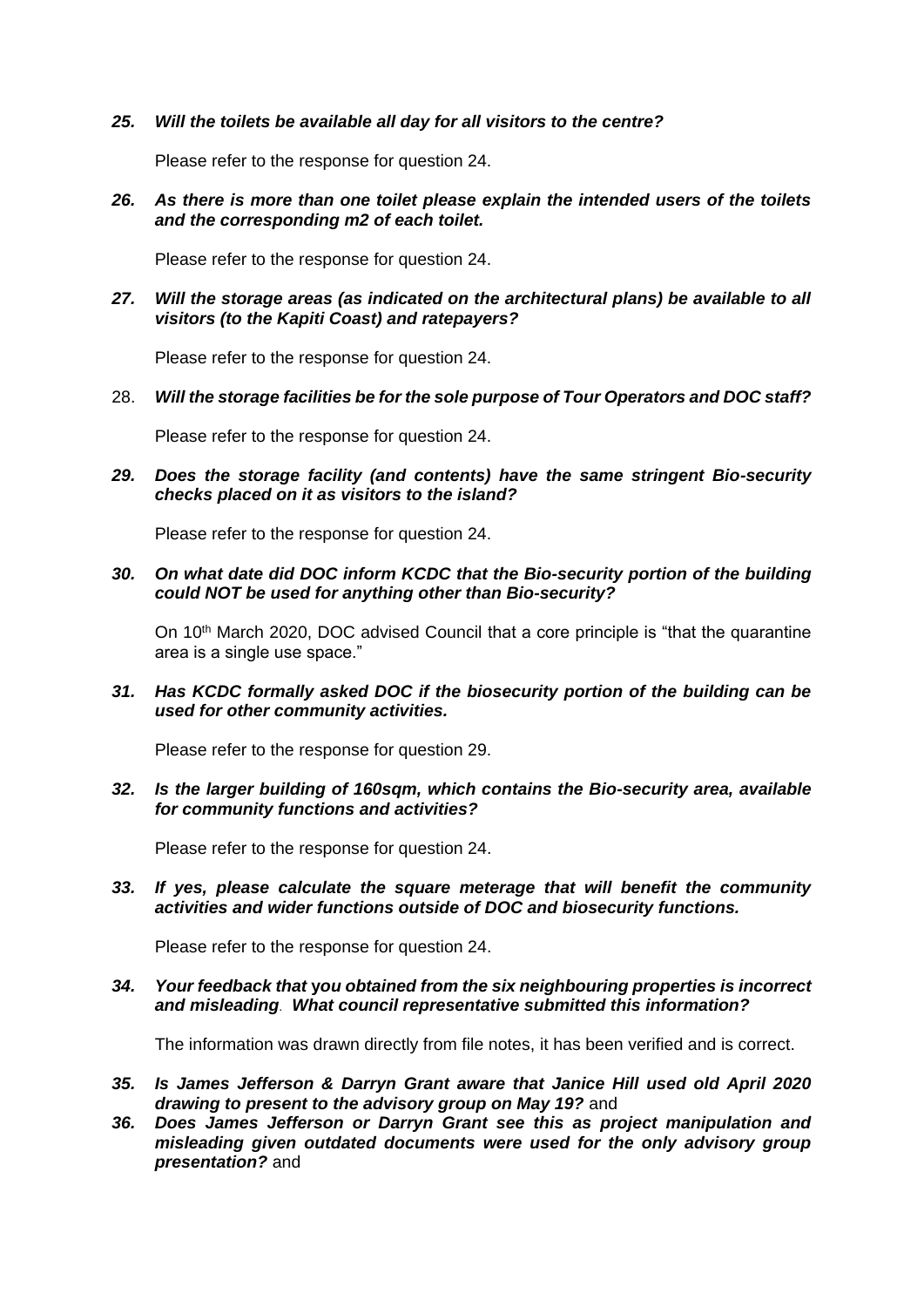## *37. Is James Jefferson and Darryn Grant aware a more up to date set of plans were still being develop by Athfield architects and were available on or around May 15 but were never shown to the advisory group on May 19*

Questions 35, 36 and 37 are very similar to questions we have already answered in our letters to you on 21 August and 1 September 2020. On that basis I must decline this part of your request under section 17(h) of LGOIMA as the request is frivolous or vexatious and the information requested is trivial.

- *38. Is James Jefferson and Darryn Grant aware that the resource consent application for the Kapiti island lodge expansion and jetty has been legally put on hold by the Maori land court due to landowner disputes?*
- *39. Is KCDC aware that north end of Kapiti Island land owner disputes could jeopardise future tourist projection numbers?*

Questions 38 and 39 ask for the expression of opinion and do not fit the criteria of official information held by this Council and on that basis cannot be answered.

*40. In your presentation to the PGF/PDU KCDC mentioned KCDC economic Development staff will operate from the new Gateway building. Is this in addition to trained tourism staff?*

Yes.

*41. Now much space in metre squared will the KCDC staff occupy in the gateway?*

Please refer to the response for question 24.

*42. How much space(m2) is useable by the ratepaying community on a day to day basis? outside of space committed to bio security, storage, office and admin in metre squared?*

Please refer to the response for question 24.

*43. If you answer to question 42 is that you do not know. My next question is Why not? You want to spend \$3 million of ratepayer money and you do not know what the community space in m2 that is available.* 

Please refer to the response for question 24.

*44. Russell Spratt is a landowner on Kapiti Island and as chair of the trust has a financial benefit in Kapiti island tourism. Why was John Barrett removed for the governance group due to conflict of interest and Russell Spratt was allowed to remain as a member of the governance group.?* 

Council was concerned about a potential conflict of interest regarding the proposed appointment of John Barrett as the Te Ati Awa representative and started the process of considering whether Mr Barrett was a suitable representative of Te Ati Awa.

The process of Te Ati Awa withdrawing Mr Barrett's nomination and nominating Russell Spratt instead was overseen by George Hickton as the intended Chair of the Governance Group.

This was resolved before Mr Barrett was required to attend any meeting of the Gateway Governance Group.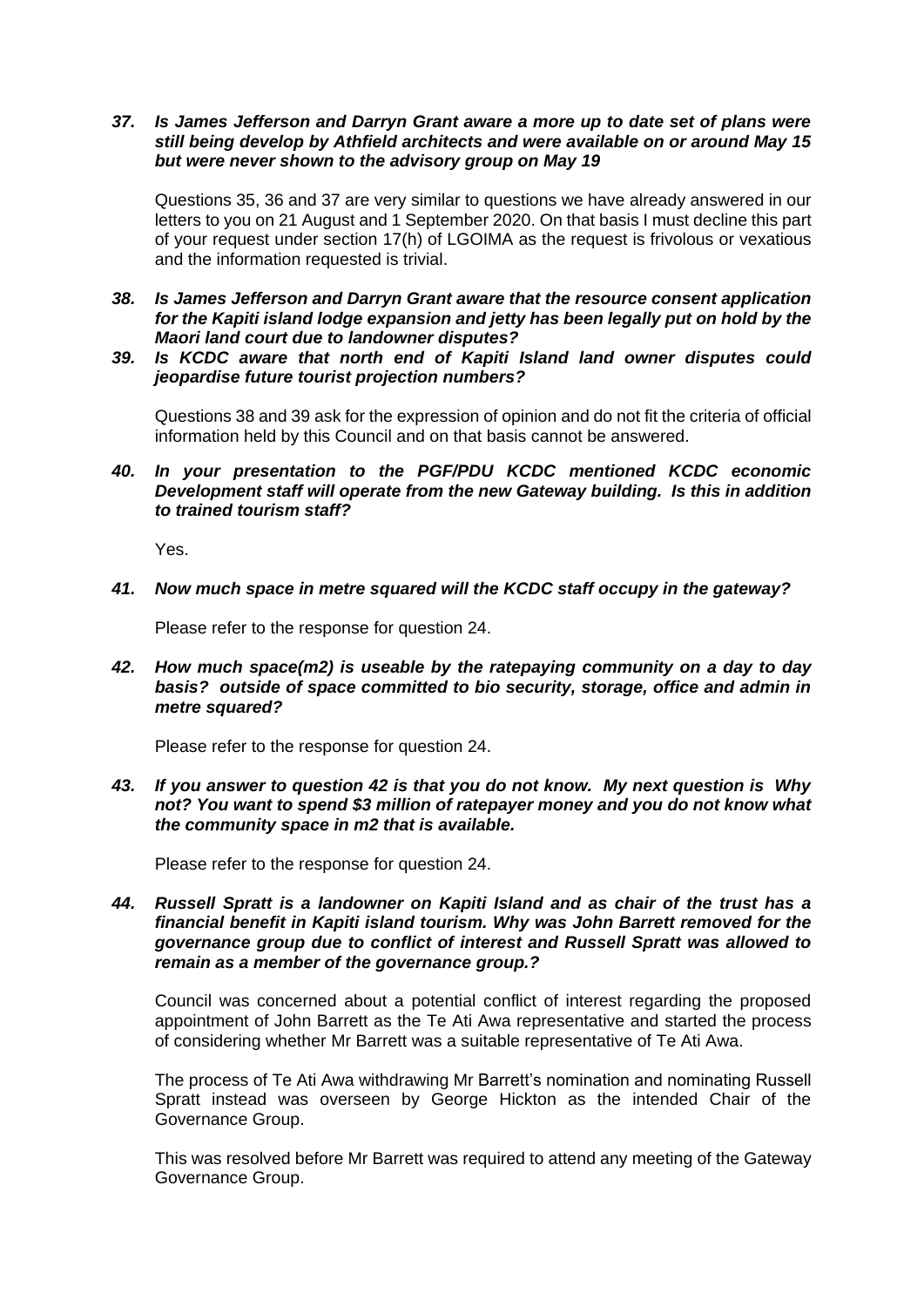This was managed consistently with good board practice and the principles of Council's policy for managing conflicts of interest for elected members, a copy of which is available at this link: https://www.kapiticoast.govt.nz/media/22633/policy-on-declaration-ofelected-member-interests.pdf

Council is not aware of any other conflicts of interest in the Governance Group. Allegations of conflict of interest are always put to the persons concerned.

Mr Spratt did not raise or declare any conflict of interest.

Mr Spratt has confirmed that he does not have any additional interests that conflict with his role on the Governance Group and, in particular, that he does not have any conflicting pecuniary interests.

The Governance Group performs an advisory role for Council, not a decision making one. Its members are all required to be able to advise on and advocate for stakeholder interests of one kind or another. This does not necessarily create any relevant conflict of interest.

## *45. Why was this Conflict of interest with Russell Spratt not declared on the PGF application?*

Please refer to the response for question 43.

## *46. On a previous OIA, KCDC stated that the Governance group were purely in an advisory role. Therefore who, within KCDC made the final decision to proceed with the Athfield design?*

Council were advised of the preferred design via a briefing on  $28<sup>th</sup>$  April 2020 by our Senior Leadership Team (SLT).

## *47. As chair of the Governance group George Hickton has worked as an advisor to John Barrett and Kapiti Is Nature tours for a number of years. Given the lodgement of a Resource Consent application by Kapiti Island nature Tours (before the Gateway application) for expansion of the tourist lodge, a new Jetty and a New Bio security Building on the Island. Why was this conflict of interest not declared on the PGF application form?*

George Hickton declared (as the first item of the first meeting of the Gateway Governance Group) his involvement as a member of a voluntary unpaid group advising Kāpiti Island Nature Tours. The Governance Group considered this and determined that it did not create a conflict preventing Mr Hickton from undertaking the role as its Chair. Mr Hickton confirmed that he does not have any additional interests that conflict with his role on the Governance Group and, in particular, that he does not have any conflicting pecuniary interests.

The Governance Group performs an advisory role for Council, not a decision making one. Its members are all required to be able to advise on and advocate for stakeholder interests of one kind or another. This does not necessarily create any relevant conflict of interest.